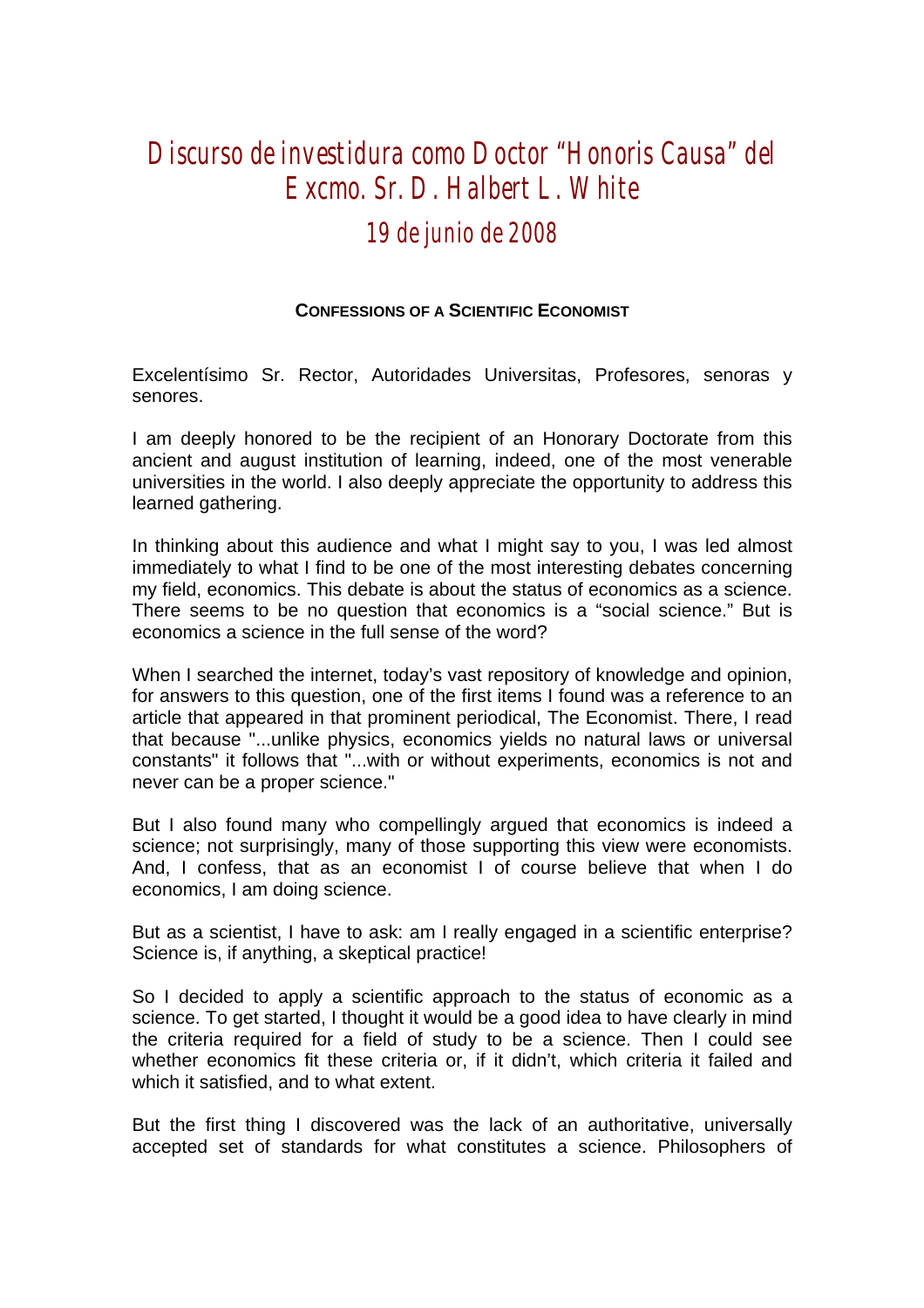science have been arguing about what science is for hundreds of years, and revolutions and refinements in thought have not been so infrequent as to make us think that whatever consensus may presently exist might not be upset later.

I confess that not only did I find this interesting, but I found it deeply satisfying, because this lack goes quite far in explaining first, why there is a debate about the status of economics and second, why this debate is likely to flourish and proliferate: Nothing stimulates vigorous debate like the absence of any basis on which to resolve it.

Even better, this lack relieves me of the burden of providing the ultimate and final resolution of this weighty question. And, I confess, it permits me to have some fun by talking about some of the fascinating things that have been happening in economics recently.

Although there isn't a universal set of formal requirements for something to be a science, there are some commonly accepted criteria. I came across several statements that I found appealing. Paraphrasing and combining these, I offer the following partial description:

"Science is the concerted human effort to understand the external world and its history, with observable empirical evidence as the basis of that understanding. Science proceeds by analyzing, preferably quantitatively, either observations of empirical phenomena or observations of experiments that try to simulate empirical processes under controlled conditions."

But as Karl Popper, the influential philosopher of science, has suggested,

"I think that we shall have to get accustomed to the idea that we must not look upon science as a 'body of knowledge', but rather as a system of hypotheses, or as a system of guesses or anticipations that in principle cannot be justified, but with which we work as long as they stand up to tests, and of which we are never justified in saying that we know they are 'true' . . . "<sup>1</sup>

In other words, science is an evolving set of beliefs about the world around us in which we never place full faith, but which we update whenever contradictory evidence comes along. Moreover, the role of scientists is to go looking for that contradictory evidence, either by observation or experiment. Scientists are professional spoilsports.

Here is a story that offers more insight along these lines: A carpenter, a school teacher, and a scientist on a tour of Spain for the first time were traveling by train when they saw a black bull through the window of the train.

"Aha," said the carpenter, "I see that Spanish bulls are black."

"Hmm," said the school teacher, "You mean that some Spanish bulls are black."

\_\_\_\_\_\_\_\_\_\_\_\_\_\_\_\_\_ 1 Karl R. Popper, *The Logic of Scientific Discovery*, 1959.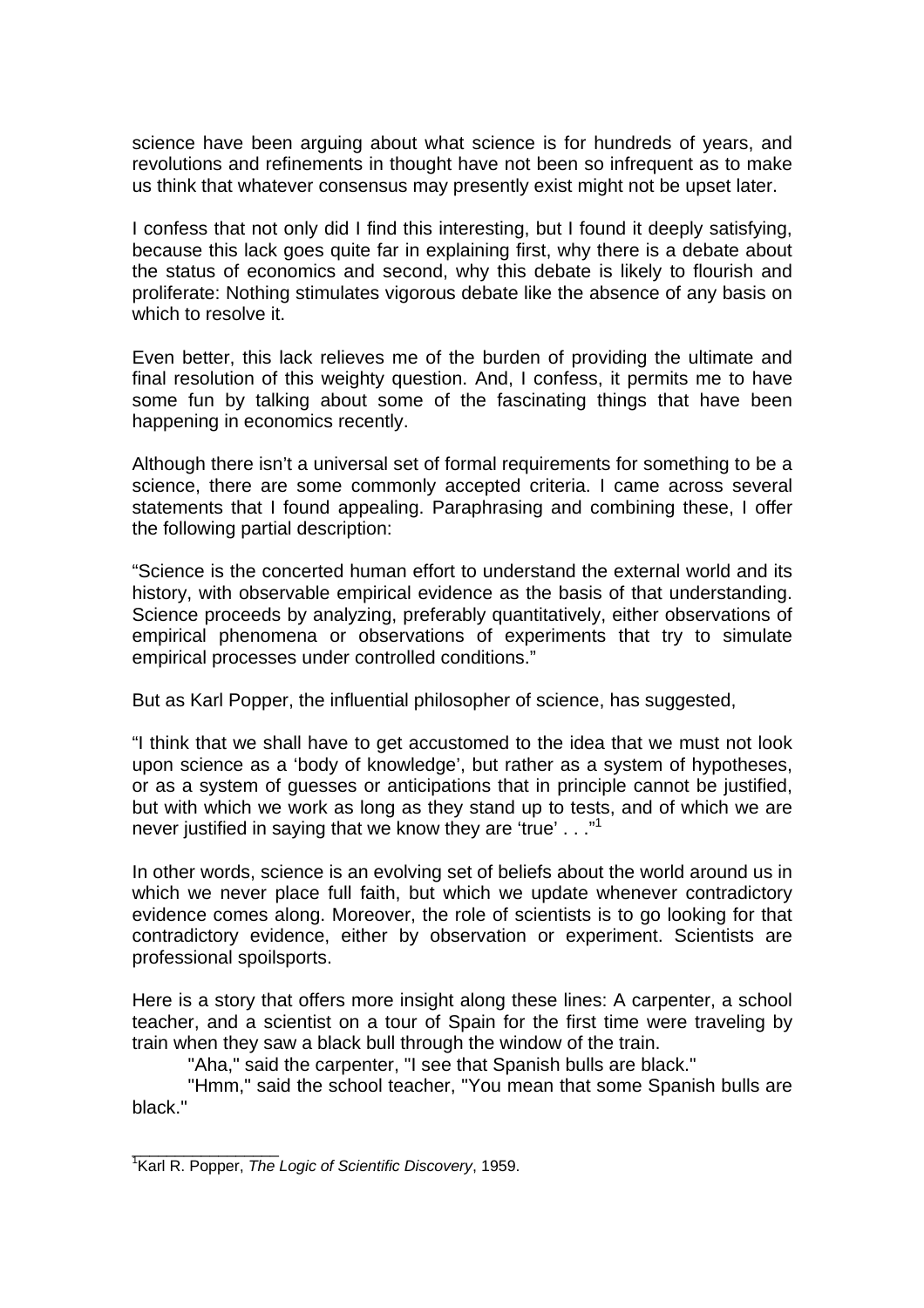"No," said the scientist sadly, "All we know is that there is at least one bull in Spain, and that at least one side of that one bull is black."

So how does economics stack up against these ideas? First, are economists trying to understand the external world and its history? Of course! Economists care about the prices of oil and cabbages, about unemployment and poverty, and about the output of industries and countries. These are all part of the world around us.

Next, do economists observe data from the world or from experiments? Absolutely! In both observational and experimental arenas, there is a rapidly accumulating wealth of data.

On the observational side, things have changed dramatically since the days when I was in graduate school. Back then, you had just twenty-five annual data points with which to try to understand the entire post-war economy of the U.S. That's not much data when you're trying to understand something so complex.

But now, not only do we observe much longer data histories, we face a Biblical flood of data in some areas. For example, at a conference just two weeks ago, one of my colleagues at New York University mentioned that his research center was receiving daily data on every transaction on every traded asset on every major stock exchange in the U.S. – eighty gigabytes of data per day!

Of course, what you do with all that data is another important question, but the availability of such rich datasets makes it possible to formulate, test, and reject increasingly nuanced ideas about how economic systems work. And this process of formulating, testing, and rejecting hypotheses – the essence of Popper's prescription – is exactly how economists pursue their research.

To give just one example, there has been a long-standing debate among economists about whether monetary policy – interest rates and the money supply – can have real effects on the economy. Of course, the U.S. Fed and the European Central Bank operate as if these effects are real, but leading economic thinkers have advanced strong arguments about why this might not be so, in which case a lot of people are fooling both themselves and others and are wasting a great deal of resources.

This idea that monetary policy has no real effect is an economic hypothesis, and we now have sufficient data on what happens when the Fed tries to target inflation and what happens when it doesn't to put this to the test. When we do, we reject this idea. The hypothesis of no real impact is not consistent with the data – monetary policy does have real impacts.<sup>2</sup> The U.S. Fed and (most likely)

\_\_\_\_\_\_\_\_\_\_\_\_\_

 $2$  See Romer and Romer (1989), Angrist and Kuersteiner (2004), and White and Lu (2008).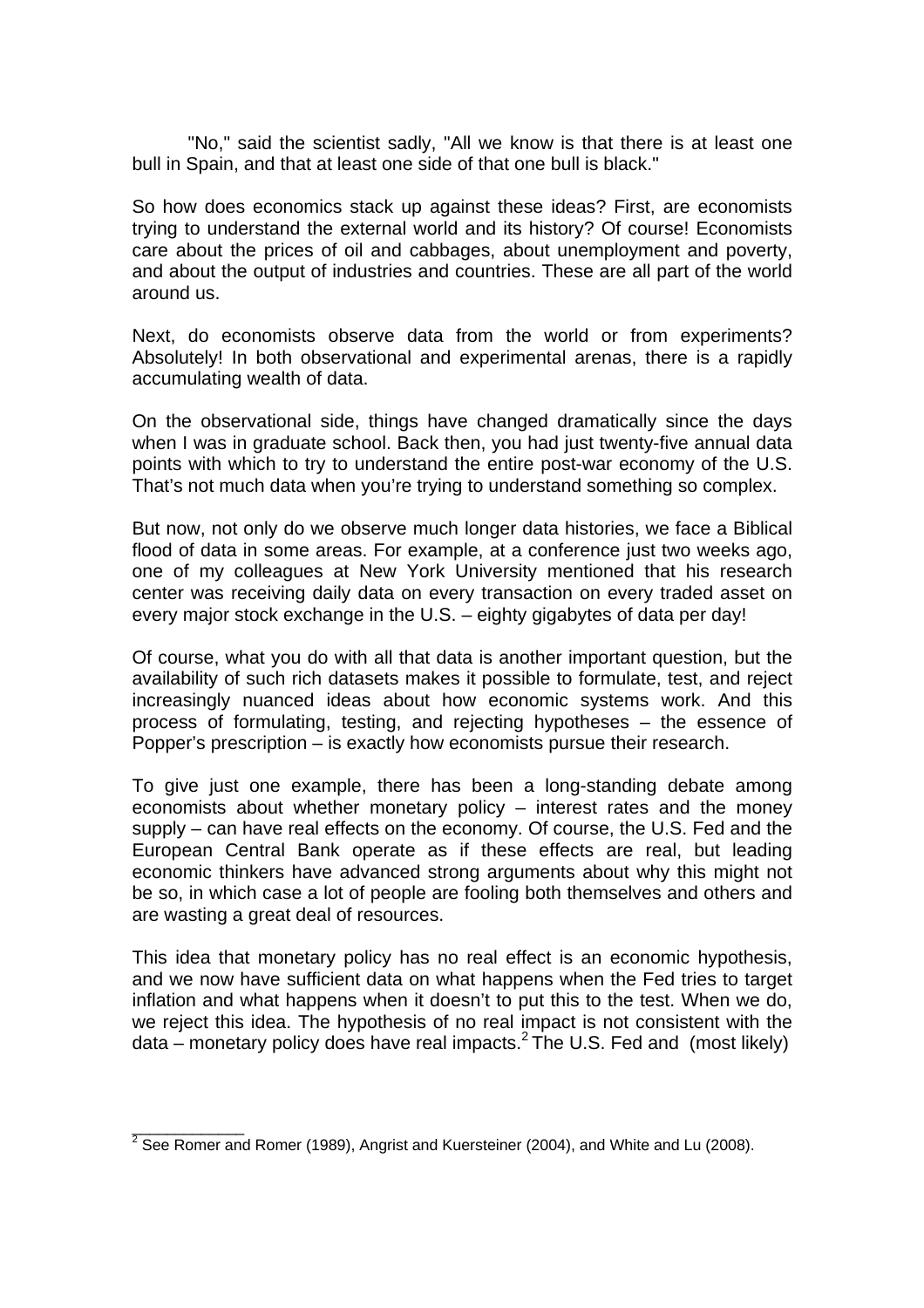the ECB are not just fooling around. (I say "most likely" for the ECB, since the studies so far have just focused on the U.S. economy. Let's not forget the story of the scientist on the train!)

The analysis I just described is one where economists can take advantage of natural experiments, in this case, the experiments carried out by the U.S. Fed in their attempts to stabilize the economy. More and more, though, economics is also relying on laboratory experiments. In 2002, Vernon Smith received the Nobel Prize in Economics for his foundational work, beginning in the 1950's, on what is now called "experimental economics."

Back in the 1950's, Smith was one of only a very few economists attempting to use lab experiments to understand economic behavior, but today this is an area of rapid growth, attracting not only exceptionally talented young researchers, but also some of the best of the established members of the profession. Experimental economics is having a significant impact on the field.

The area of game theory, developed in the 1940's by John von Neumann and Oskar Morgenstern, provides a nice illustration of this impact. First, I should tell you a bit about game theory<sup>3</sup>. For economists, a game is not just a pleasant way to pass the time. It is any contest in which there is something valuable at stake, a "payoff," and the players are competing for some or all of that payoff.

Game theory studies how the players in a game choose strategies to achieve payoffs dictated by the rules of the game. The players can be people, but they can also be genes, companies, groups, or nation-states. Payoffs can be food, reproduction, a not guilty verdict, a monetary payment, or a victory in battle – anything that the players value. Player strategies can be instincts, bidding methods, legal defenses, corporate practices, or a battle plan in war. Game theory applies to an amazing range of interactions between competitors.

Consider, for example, what happens when a football player is making a penalty kick and the goalie is trying to block it. There are two players, and the payoff is a point. The kicker's strategy is to kick either right or left. The goalie's strategy is to dive one way or the other. The kicker wants to avoid the goalie, but the goalie wants to be where the kicker is kicking. What strategy should each of these players adopt?

This game is an example of what economists call "hide-and-seek" games. These games occur whenever one player wins by matching the other player's strategy but the other wins by mismatching. Other examples are election campaigns where a challenger can win only by campaigning in areas different from the incumbent or the world of fashion, where ordinary people want to mimic the elite and the elite wish to distinguish themselves.

 $\frac{3}{3}$ What follows is drawn from Camerer (2003) and Crawford and Iriberri (2007).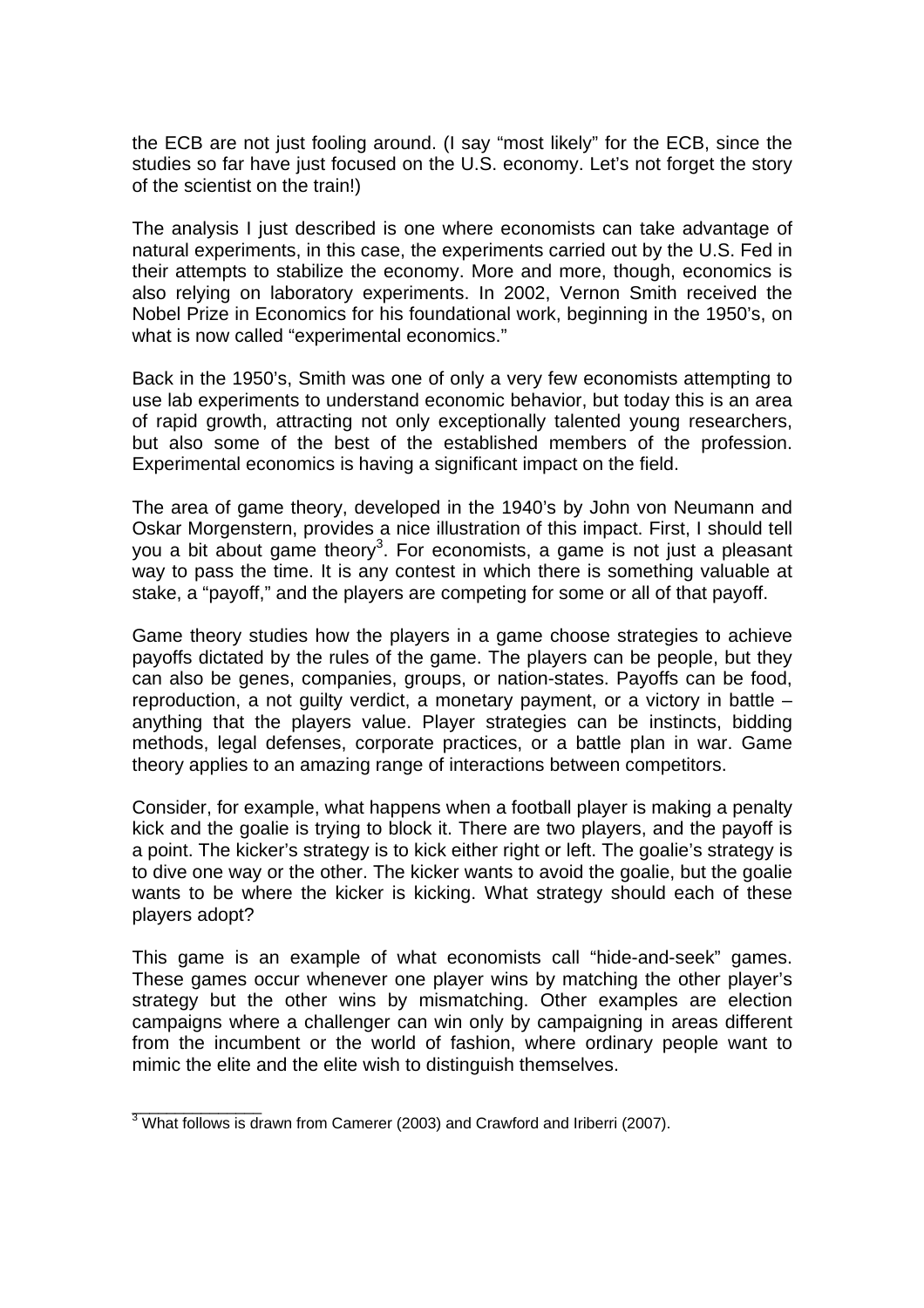Game theory often makes clear predictions about what strategies players should choose. If these predictions are valid, the insights of game theory can serve as a powerful guide to decision-making in strategic situations. Yet when Tel Aviv University's Ariel Rubenstein and his colleagues studied how hide-andseek games were played under controlled conditions in the lab, the results didn't line up with game theory predictions<sup>4</sup>.

According to Karl Popper, what should happen in such cases is that we should toss out the old ideas and then try to come up with a new way of understanding what we see. But we don't necessarily need to start all over. Instead, it's often productive to try to identify the weakest part of a theory and see if we can change just that part to explain things. Once we find such a change, then we can design further experiments to see if the new theory holds up.

This is just what my UCSD colleague Vince Crawford and his co-author, Nagore Iriberri of Universitat Pompeu Fabra in Barcelona have done. They point out that one of the key ideas built into game theory is that in deciding on a strategy, each player engages in a kind of infinite regress of strategic thinking: if you, the goalie, know that I will kick right, then you will dive that way, but you know that I know that, and I know that you know that I know that, and I know that you know that I know that you know … and so on. Although it turns out that there is an elegant mathematical solution to this problem, in the real world all this does is to create severe headaches. This exhaustive strategic thinking is not really plausible.

Because of the weakness of this part of the theory, Crawford and Iriberri supposed that players do not engage in exhaustive strategizing, but that instead there are different types of players. So-called "level 0" players pick a strategy at random. "Level 1" players pick a strategy that is best against level 0 players. "Level 2" players pick a strategy that is best against level 1 players, and so on.

When they re-analyzed the original experiments, they found that the observed results agreed closely with the predictions of this new explanation. Like good scientists, they also considered other explanations, but because their levelbased strategy idea was the least complicated and explained the data just as well, they advocated that approach. And the way is now clear for someone to see if they can find evidence against this new idea.

In this way, experimental economics has opened the door for what is now called "behavioral game theory." This is game theory, but constrained by the behavior that economists observe in the lab.<sup>5</sup>

\_\_\_\_\_\_\_\_\_\_\_\_\_\_\_\_\_\_

<sup>&</sup>lt;sup>4</sup>Rubinstein and Tversky (1993); Rubinstein, Tversky, and Heller (1996); Rubeinstein (1999).<br><sup>5</sup>Comerer, Bebouierel Come Theory, 2003. Camerer, Behavioral Game Theory, 2003.